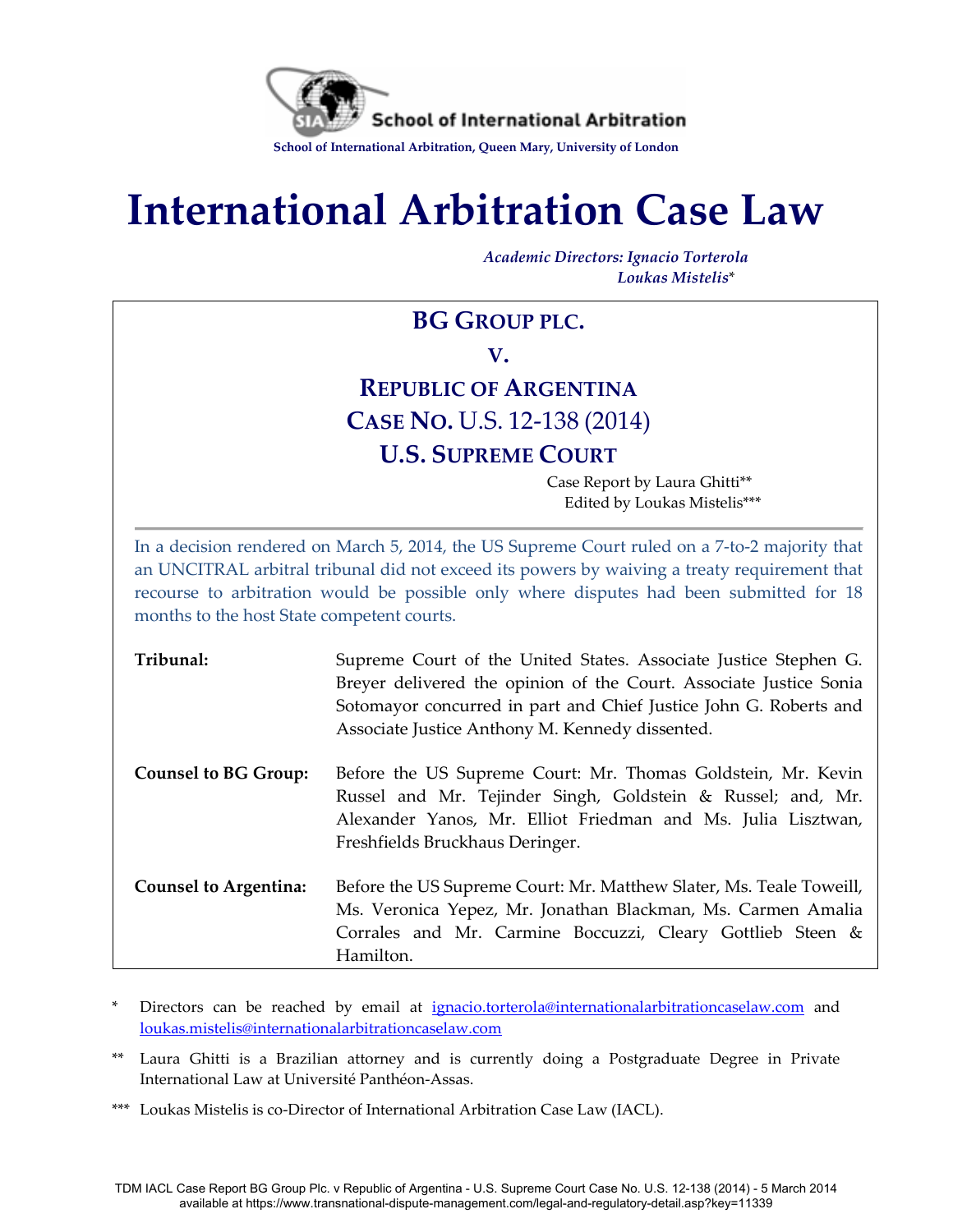## **INDEX OF THE MATTERS DISCUSSED**

| 3.  |                                                                                      |  |
|-----|--------------------------------------------------------------------------------------|--|
|     |                                                                                      |  |
|     | If the document before the Supreme Court were an ordinary contract, who<br>(a)       |  |
|     | should interpret and apply the local litigation provision: judges or arbitrators? 4  |  |
|     | (b) The fact that the document is question is a treaty makes a crucial difference? 4 |  |
| 5.  |                                                                                      |  |
| 6.  |                                                                                      |  |
|     | (a)                                                                                  |  |
| (b) |                                                                                      |  |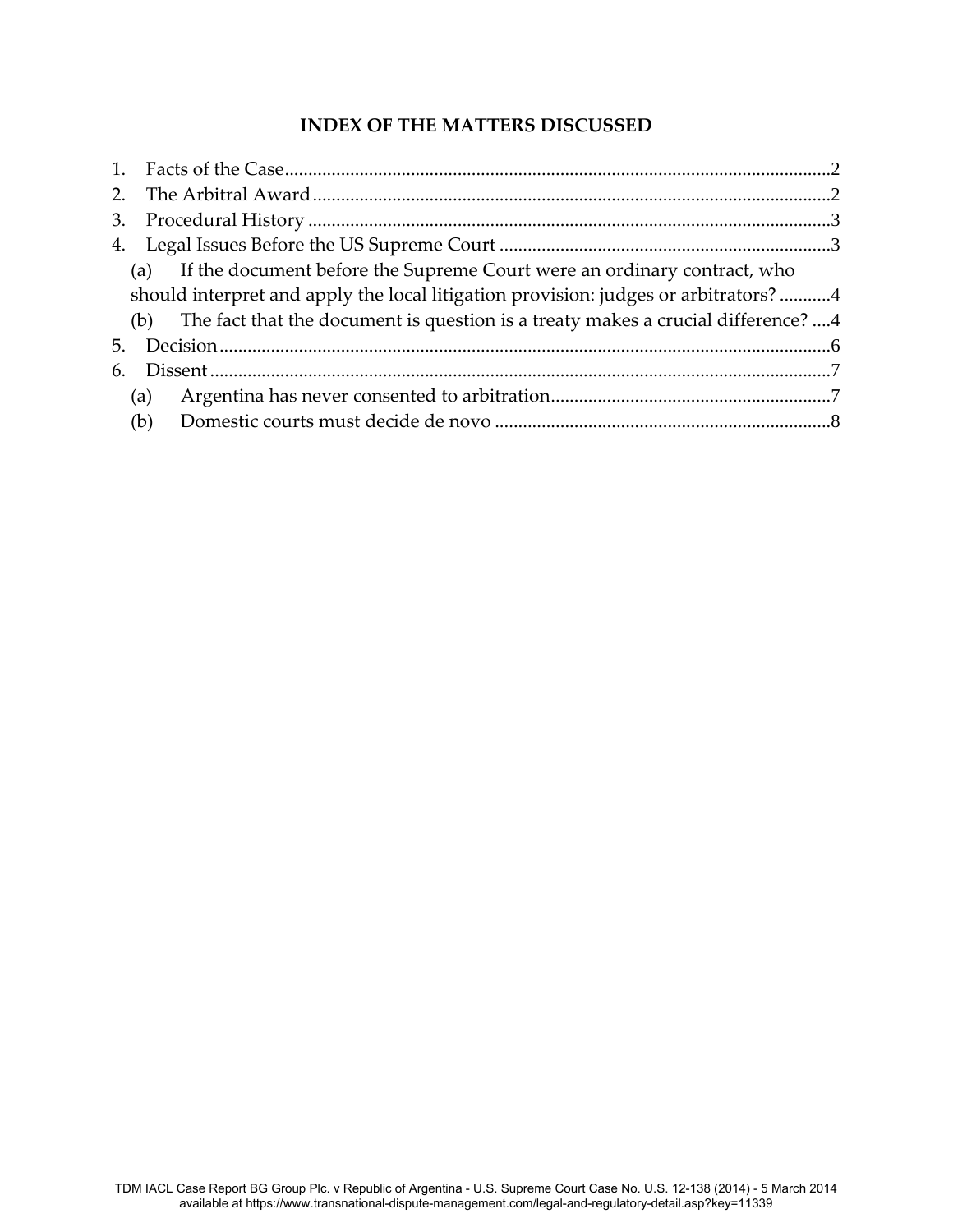#### *Digest*

#### <span id="page-2-0"></span>*1. Facts of the Case*

In 1990, BG Group plc ("BG Group"), a British corporation, formed part to a consortium that had a majority interest in MetroGas, an Argentine gas distribution company that held a 35-year exclusive license to distribute natural gas in Buenos Aires. At that time, Argentina's regulatory framework provided that its regulators would calculate gas tariffs in U.S. dollars in a way sufficient to assure gas distribution firms a reasonable return.

In 2001, Argentina adopted a series of measures in order to contend an economic crisis that hit the country. Among these measures, gas tariffs started being calculated from U.S. dollars to Argentine pesos, at an exchange rate of one dollar per peso.

#### <span id="page-2-1"></span>*2. The Arbitral Award*

In 2003, BG Group started arbitral proceedings under the UNCITRAL Arbitration Rules invoking Article 8 of the Agreement between the Government of the United Kingdom of Great Britain and Northern Ireland and the Government of the Republic of Argentina for the Promotion and Protection of Investments (the "Treaty" or the "BIT"). The seat of the arbitration was Washington, DC.

In brief, BG Group claimed that Argentina's new laws and regulatory practices had violated provisions of the BIT that amounted to an expropriation and that Argentina had breached the standards of treatment provided in Article 2.2 of the BIT (promotion and protection of the investment). Argentina not only denied these claims but also argued that the dispute was not within the jurisdiction of the arbitral tribunal. Among other jurisdictional objections, Argentina alleged that, as stipulated in Article 8 of the BIT, recourse to arbitration would be possible only where disputes had been submitted for 18 months to its competent courts and the tribunal had not issued a final decision or the parties were still in disagreement after the decision.

In a final award rendered in 2007, the arbitral tribunal decided that it had jurisdiction with respect to all BG Group's claims. Regarding Argentina's position that BG Group had not complied with Article's 8 requirement, the arbitral tribunal held that Argentina's conduct had waived (or excused) BG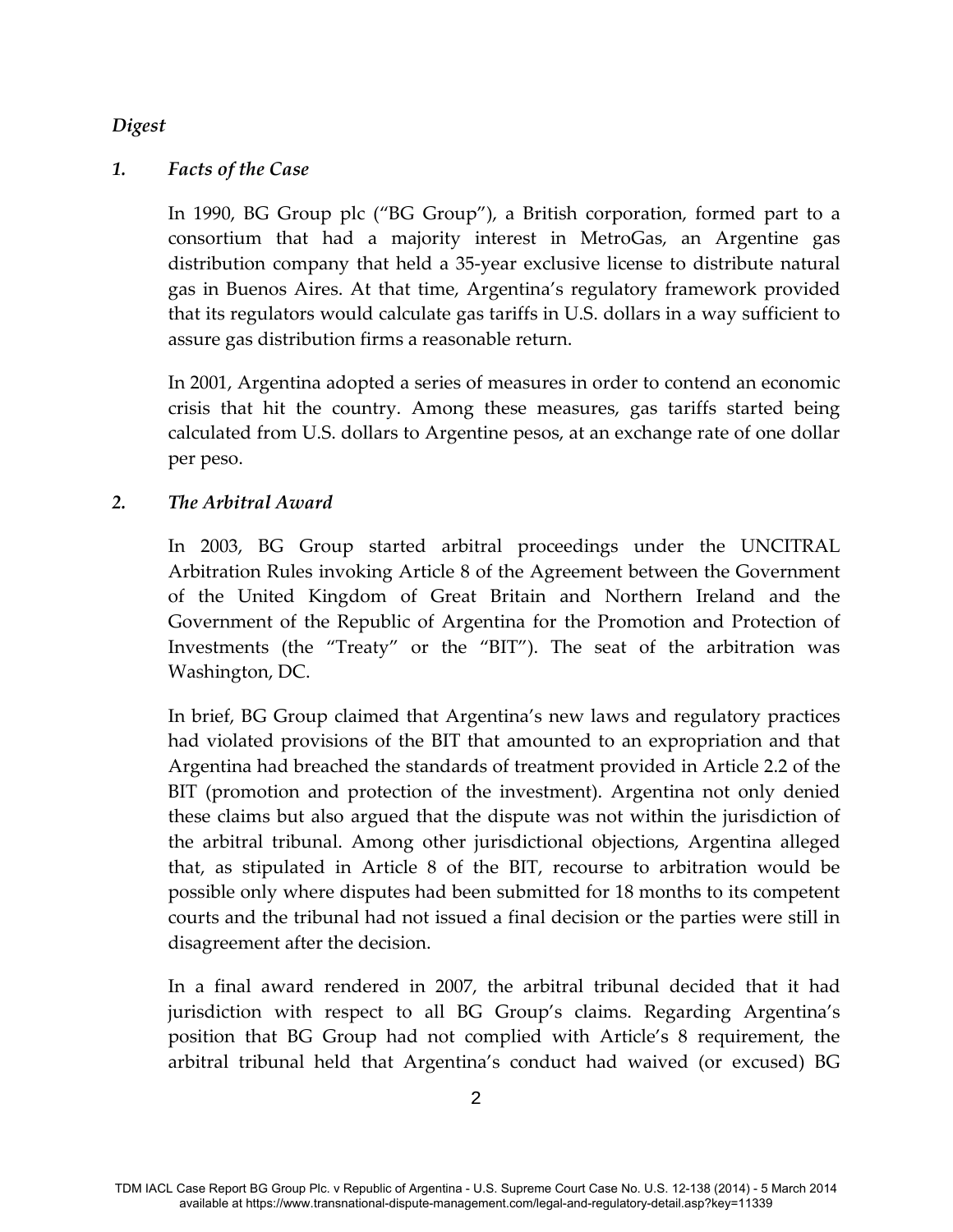Group's failure to litigate before its courts. The arbitral tribunal took into consideration a decree issued by the President of Argentina staying for 180 days the execution of its court's final judgments in suits resulting of the new economic measures. The impossibility faced by firms that were litigating against Argentina to renegotiate the impact of these measures was also stressed.

In the merits, the arbitral tribunal denied the claim of expropriation, but found that Argentina had breached Article 2.2 of the BIT and therefore was ordered to pay US \$185,285,485.85 for damages to BG Group's investment.

#### <span id="page-3-0"></span>*3. Procedural History*

In March 2008, both parties filed petitions in the District Court for the District of Columbia. While BG Group sought to confirm the award under the New York Convention and the Federal Arbitration Act, Argentina sought to partially vacate it alleging that arbitrators lacked jurisdiction. In 2011, the District Court confirmed the award and rejected Argentina's claims.

In 2012 and after a petition was filed by Argentina, the Court of Appeals for the District of Columbia Circuit reversed this decision. In accordance with the appeals court, the interpretation and application of the local litigation requirement in the Treaty was a matter for courts to decide *de novo*.

BG Group filed a writ of certiorari before the Supreme Court of the United States that, in a 7-to-2 majority opinion, reversed the decision of the appeals court. This opinion, the opinion concurring in part and the dissent are reported below.

#### <span id="page-3-1"></span>*4. Legal Issues Before the US Supreme Court*

In the words of the Supreme Court, "*the question before us is who – court or arbitrator – bears primary responsibility for interpreting and applying Article's 8 local court litigation provision. Put in terms of standards of judicial review, should a United States court review the arbitrators' interpretation and application of the provision* de novo*, or with the deference that courts ordinarily show arbitral decisions on matters the parties have committed to arbitrators?*" (*Opinion of the Court,* p. 6).

To answer this question, the majority initially treated the "document" before it (the Treaty) as if it were an ordinary contract between private parties (a). Then, the majority verified whether the fact that this document is a treaty would impact on its conclusion (b).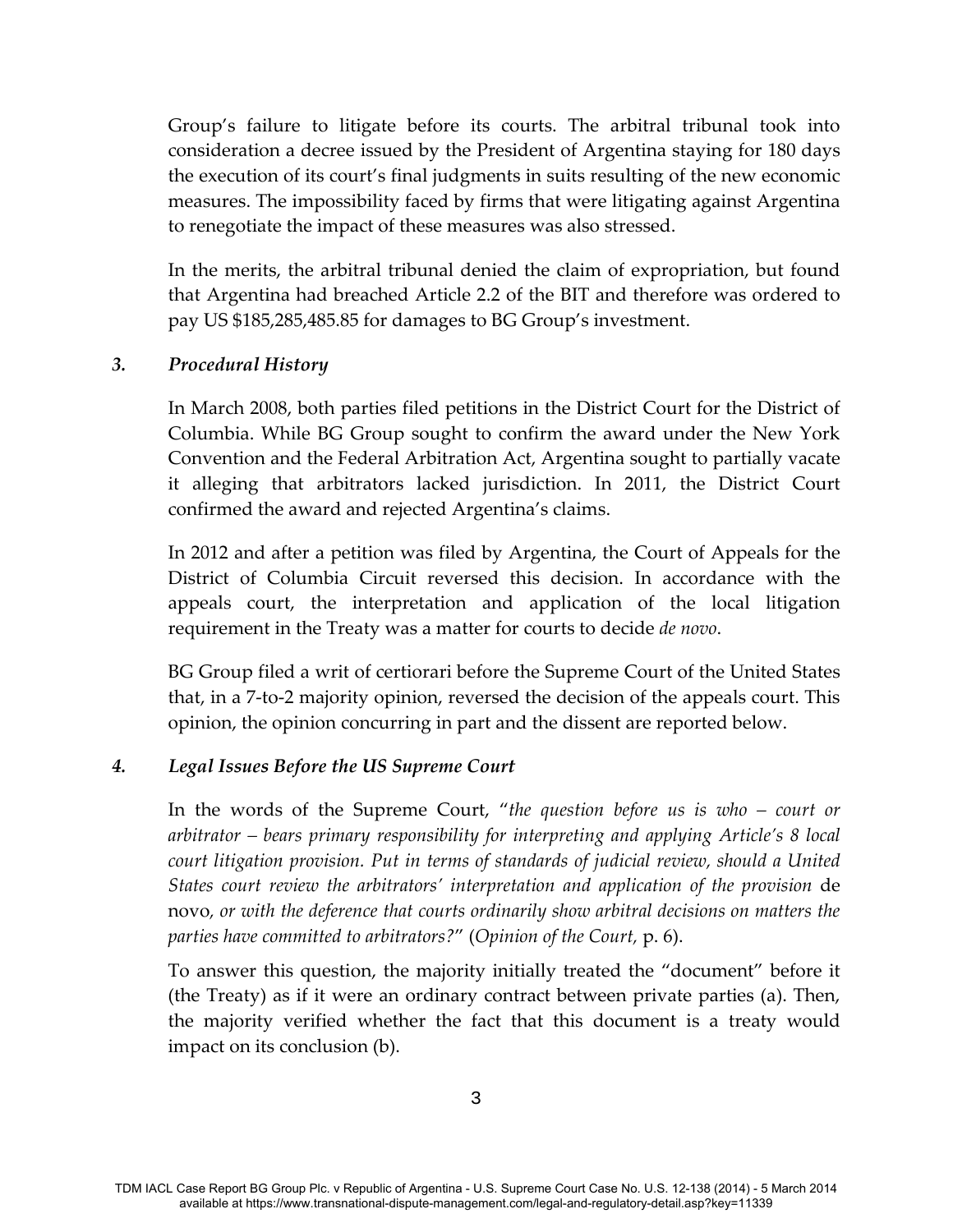*(a) If the document before the Supreme Court were an ordinary contract, who should interpret and apply the local litigation provision: judges or arbitrators?*

<span id="page-4-0"></span>The majority opened its analysis by saying that "*where ordinary contracts are at issue, it is up to the parties do determine whether a particular matter is primarily for arbitrators or for courts to decide*" (*Opinion of the Court*, p. 7). In the absence of such determination, presumptions will guide courts in order to find the parties' real intent.

Regarding these presumptions and based on US case law<sup>[1](#page-4-2)</sup>, the majority stated that "*[o]n the one hand, courts presume that the parties intend courts, not arbitrators, to decide what we have called disputes about 'arbitrability'. […] On the other hand, courts presume that the parties intend arbitrators, not courts, to decide disputes about the meaning and application of particular procedural preconditions for the use of arbitration*" (*Opinion of the Court*, pp. 7-8).

Bearing this distinction in mind, the majority analyzed the structure contained in the BIT and held that the litigation provision pertained to the second variety and therefore was a purely procedural requirement: "*The text and structure of the provision make clear that it operates a procedural condition precedent to arbitration. It says that a dispute 'shall be submitted to international arbitration' if 'one of the Parties so requests,' as long as 'a period of eighteen months has elapsed' since the dispute was 'submitted' to a local tribunal and the tribunal 'has not given its final decision.' Art. 8(2). It determines* when *the contractual duty to arbitrate arises, not* whether *there is a contractual duty to arbitrate at all. […].*" (*Opinion of the Court*, p. 8).

The Court concluded that, were the document an ordinary contract, arbitrators and not courts should interpret and apply the procedural local litigation provision (*Opinion of the Court*, p. 9).

*(b) The fact that the document is question is a treaty makes a crucial difference?* 

<span id="page-4-1"></span>Leaving the ordinary contract assumption aside, the majority asked whether the fact that the document in question is a treaty would make a difference in its analysis.

Ĩ.

<span id="page-4-2"></span><sup>1</sup> *Howsan v. Dean Witter Reynolds, Inc*., 537 U.S. 79, 84 (2002).

TDM IACL Case Report BG Group Plc. v Republic of Argentina - U.S. Supreme Court Case No. U.S. 12-138 (2014) - 5 March 2014 available at https://www.transnational-dispute-management.com/legal-and-regulatory-detail.asp?key=11339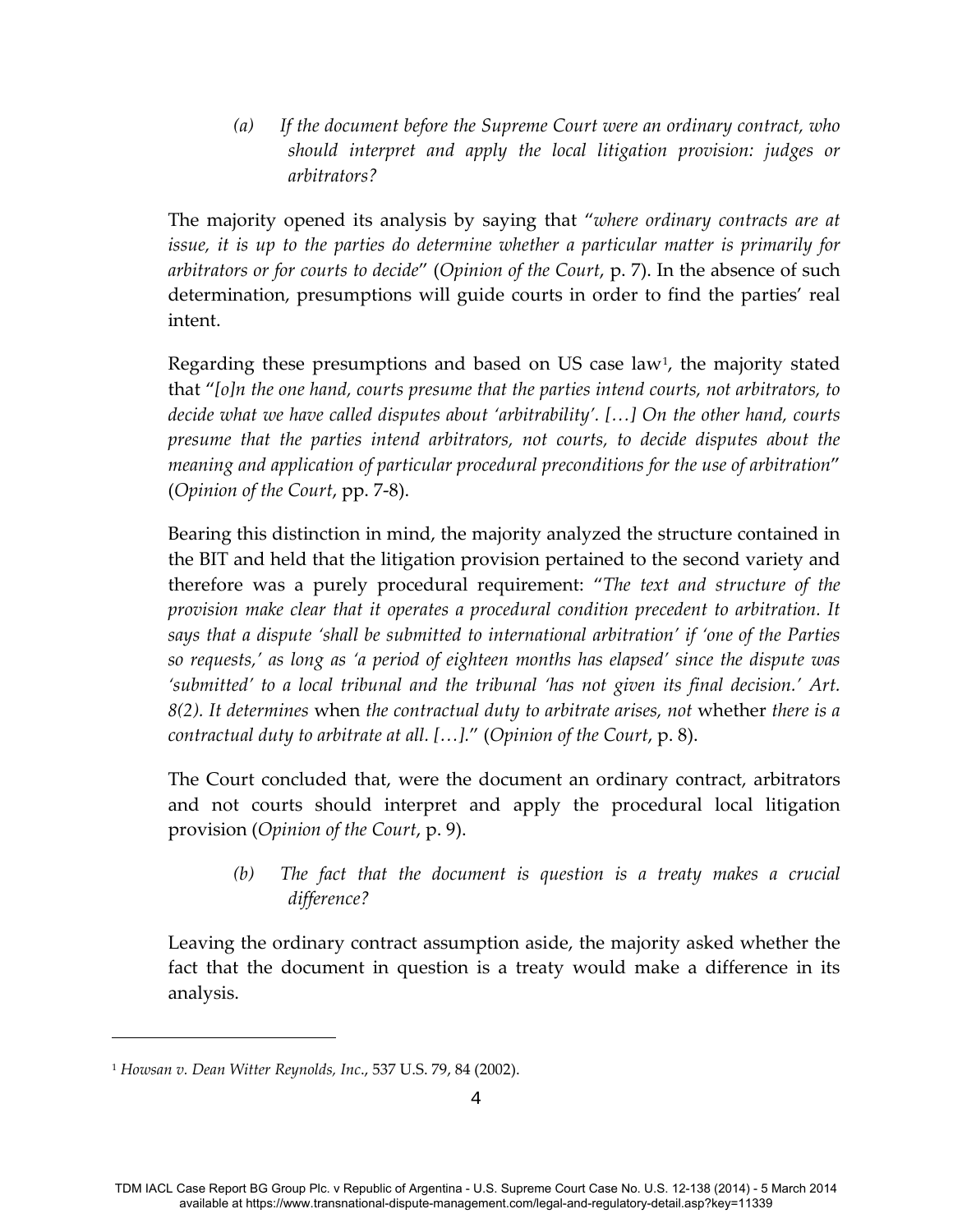Besides the Solicitor General view that this fact would amount into a contrasting conclusion, the majority took a contrary approach. Firstly, it considered whether the litigation requirement was a condition on the State's consent (i). Secondly, the majority analyzed whether there was any evidence in the Treaty about who should rule on the litigation provision (ii).

#### *(i) Is the local litigation requirement a condition on the State's consent?*

In the majority's opinion, the fact that the litigation provision was inserted in a treaty did not change its previous conclusion. The majority considered that this provision was not a condition on the State's consent to enter into an arbitration agreement. In its view, "*a treaty is a contract, though between nations. Its interpretation normally is, like a contract's interpretation, a matter of determining the parties' intent*" (*Opinion of the Court*, p. 10).

It was pointed out that presumptions supplied by American law should be taken into consideration to interpret the intent of the parties in a motion to vacate or confirm an award made in the United States under the Federal Arbitration Act (*Opinion of the Court*, pp. 10-11).

The majority stressed that while it was possible to read the litigation provision as a consent to arbitration and thus on the contract's formation, "*doing so is not consistent with our case law interpreting similar provisions appearing in ordinary arbitration contracts*" (*Opinion of the Court*, p. 15).

Regarding the Solicitor General's view about the proper interpretation of treaties and the case *Abbott v. Abbott*[2](#page-5-0) , the majority explained that it had been "*unable to find any other authority or precedent suggesting that the use of the 'consent' label in a treaty should make a critical difference in discerning the parties' intent about whether courts or arbitrators should interpret and apply the relevant provision*" (*Opinion of the Court*, p. 11).

While the majority left opened the question of express reference to a condition of consent, it stated that "*[w]e are willing to assume with the Solicitor General that the appearance of this label [consent] in a treaty can show that the parties, or one of them, thought the designated matter quite important. But that is unlikely to be conclusive*" (*Opinion of the Court*, p. 11).

Additionally, the majority also observed that the Treaty does not define the local litigation requirement as a condition of consent to arbitration and left "*for another* 

Ĩ.

<span id="page-5-0"></span><sup>2</sup> *Abbott v. Abbott*, 560 U.S. 1, 15 (2010).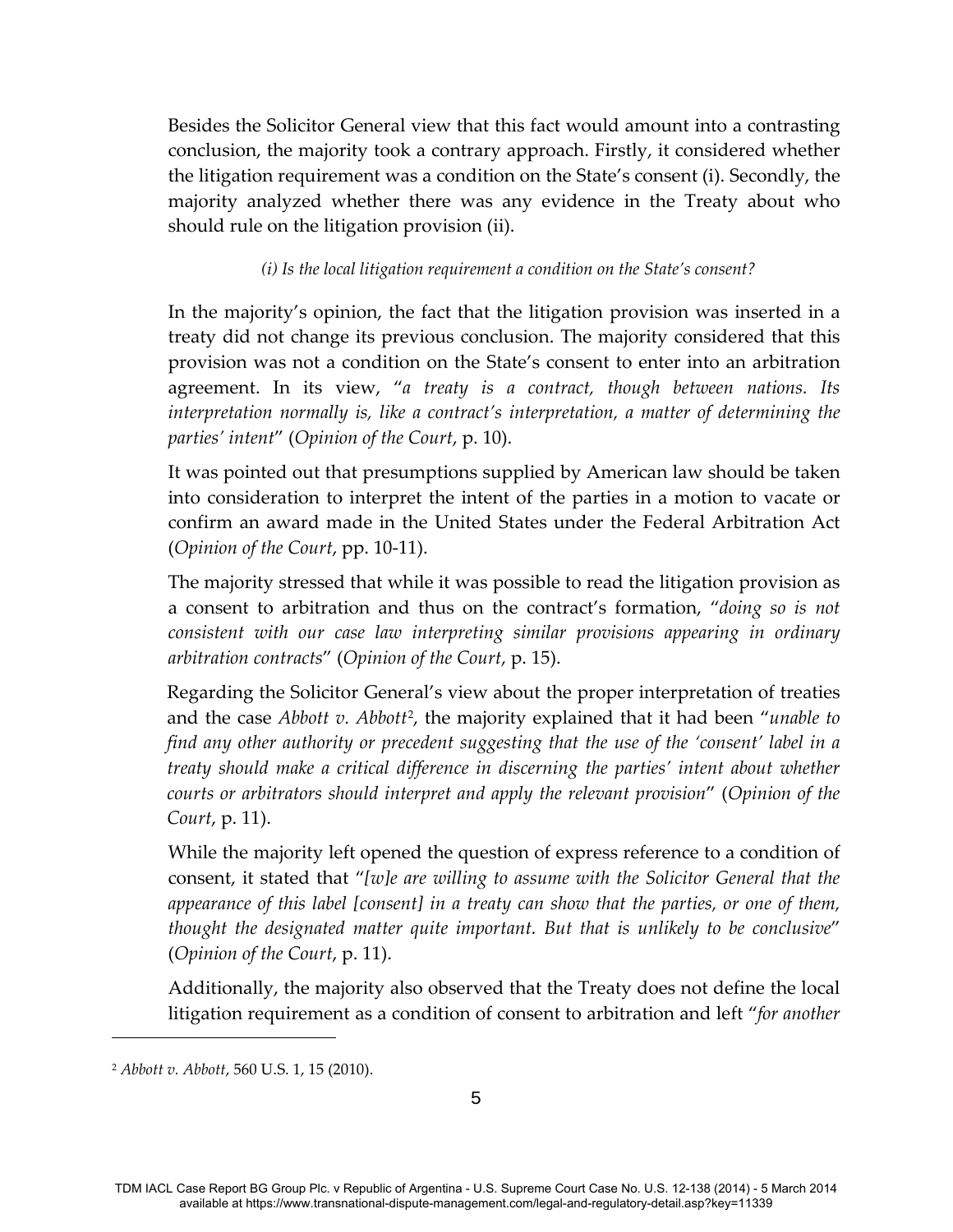*day the question of interpreting treaties that refers to 'conditions of consent' explicitly*" (*Opinion of the Court*, pp. 12-13).

Associate Justice Sonia Sotomayor joined the opinion of Court and agreed that the local litigation requirement in this case was a procedural precondition to arbitration. However, she disagreed with the majority's statement that the express use of the term "consent" in a treaty would not be conclusive. She noted that this suggestion was unnecessary and incorrect. In her judgement, in the absence of the reserve to leave to "another day" treaties that refer to conditions of consent explicitly, the Court's opinion might be construed otherwise (*Opinion Concurring in Part*, pp.1-2).

Justice Sotomayor concluded that "*[...] if the local litigation requirement at issue here were labelled a condition on the treaty parties' 'consent' to arbitrate, that would in my view change the analysis as to whether the parties intended the requirement to be interpreted by a court or arbitrator*" (*Opinion Concurring in Part*, p. 3).

#### *(ii) Is there any evidence in the Treaty about who should rule on this issue?*

The Supreme Court also held that the Treaty contained no evidence that could show a different intent of the parties about who should decide threshold issues related to arbitration (*Opinion of the Court*, p. 13).

The majority highlighted its previous statement that the text and structure set forth in Article 8 was a procedural condition precedent to arbitration: "*The Treaty nowhere says that the provision is to operate as a substantive condition on the formation of the arbitration contract [...]. And the Treaty itself authorizes the use of international arbitration associations, the rules of which provide that arbitrators shall have the authority to interpret provisions of this kind*" (*Opinion of the Court*, p. 14)[3](#page-6-1).

#### <span id="page-6-0"></span>*5. Decision*

Ĩ.

The Supreme Court reversed the decision of the Court of Appeals for the District of Columbia Circuit. It held that arbitrators, not courts, should interpret and apply the local litigation provision of the Treaty. Consequently, arbitrators' jurisdictional determinations were lawful.

<span id="page-6-1"></span><sup>3</sup> The majority mentioned Article 23(1) of the 2010 UNCITRAL Arbitration Rules and Article 41(1) of the 2006 ICSID Convention, Regulation and Rules.

TDM IACL Case Report BG Group Plc. v Republic of Argentina - U.S. Supreme Court Case No. U.S. 12-138 (2014) - 5 March 2014 available at https://www.transnational-dispute-management.com/legal-and-regulatory-detail.asp?key=11339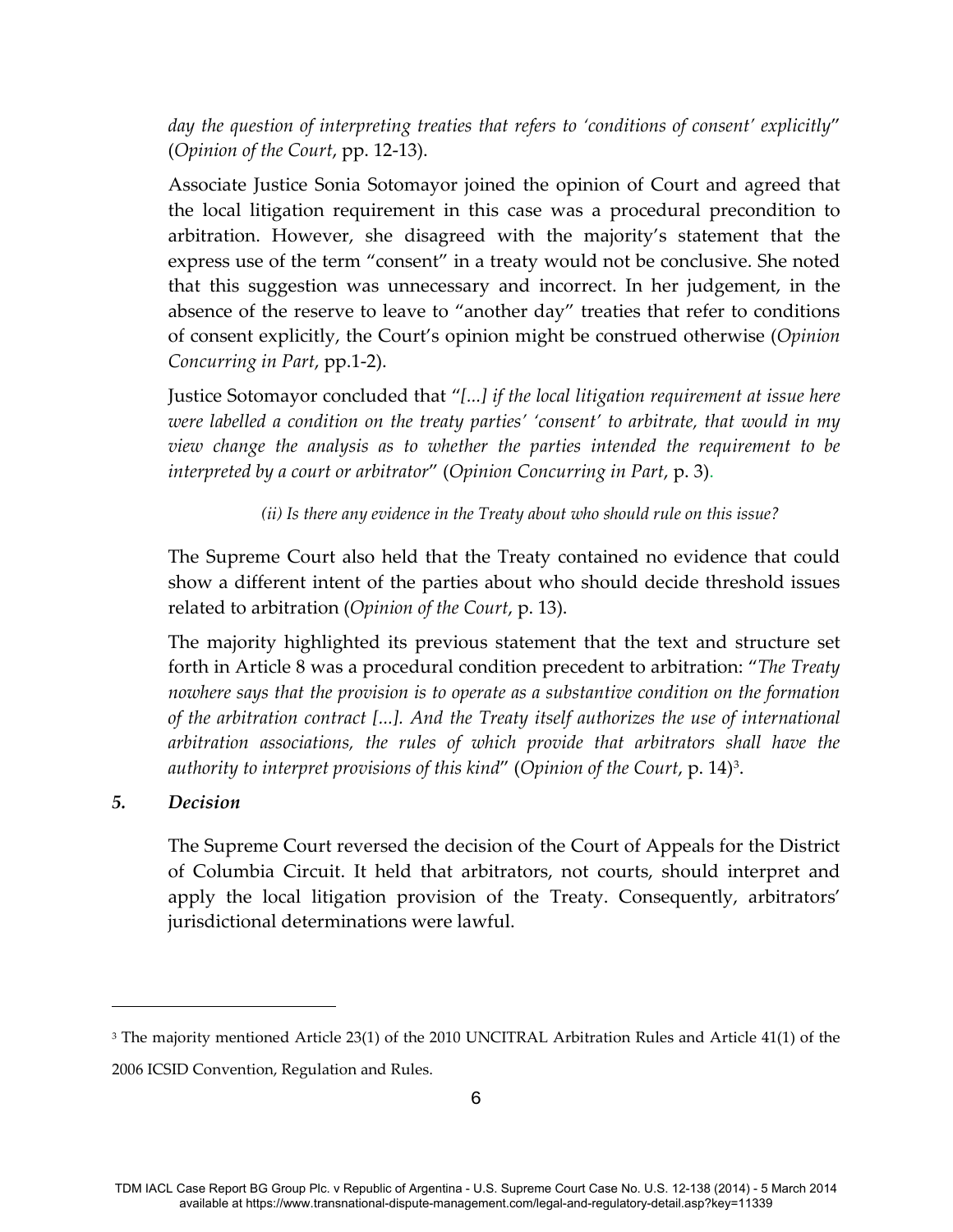#### <span id="page-7-0"></span>*6. Dissent*

Chief Justice John G. Roberts dissented and was joined by Associate Justice Anthony M. Kennedy. The first remark made in the dissent was that the document before the Court was not an ordinary contract between private parties, but a treaty between two sovereign nations. Therefore, "*it should come as no surprise that, after starting down the wrong road, the majority ends up at the wrong place*" (*Dissent*, p. 1).

Giving particular importance to the nature of the document before the Supreme Court, the dissent asserted that the local court litigation requirement constituted a condition on the formation of the arbitration agreement and that Argentina never consented to arbitrate (a). Then, domestic courts should decide *de novo* (b).

### *(a) Argentina has never consented to arbitration*

<span id="page-7-1"></span>In accordance with the dissent, the majority did not explain "*when and how Argentina agreed with BG Group to submit to arbitration*" (*Dissent*, p. 3). By interpreting the structure of the Treaty (i) and the nature of the obligations assumed by a State (ii), the dissent found that Argentina had never consented to arbitrate.

#### *(i) Interpretation of the Treaty*

The dissent argued that the majority focused on the "arbitration clause" rather than in the structure contained in Article 8 and its paragraphs. It was noted that this article submits any dispute of an investor with a contracting party to the contracting party own courts (Article 8.1). Then, Article 8(2)(a) provides two different routes that lead to arbitration, both of them passing through the contracting party's domestic courts. The first one allows a party to request arbitration "*after a period of eighteen months has elapsed from the moment when the dispute was submitted to the competent tribunal of the Contracting Party in whose territory the investment was made*" (Article 8(2)(a)(i)). The second route to arbitration is stated by Article 8(2)(a)(ii): "*where the final decision of the aforementioned tribunal has been made but the Parties are still in dispute*" (*Dissent*, pp. 4-5).

In addition to this mechanism, paragraph 8(2)(b) provides a third route to arbitration in cases where the contracting party and the investor have so agreed, without passing through the local litigation provision . According to the dissent, this omission is significant, as "*[i]t makes clear that an investor can bypass local*